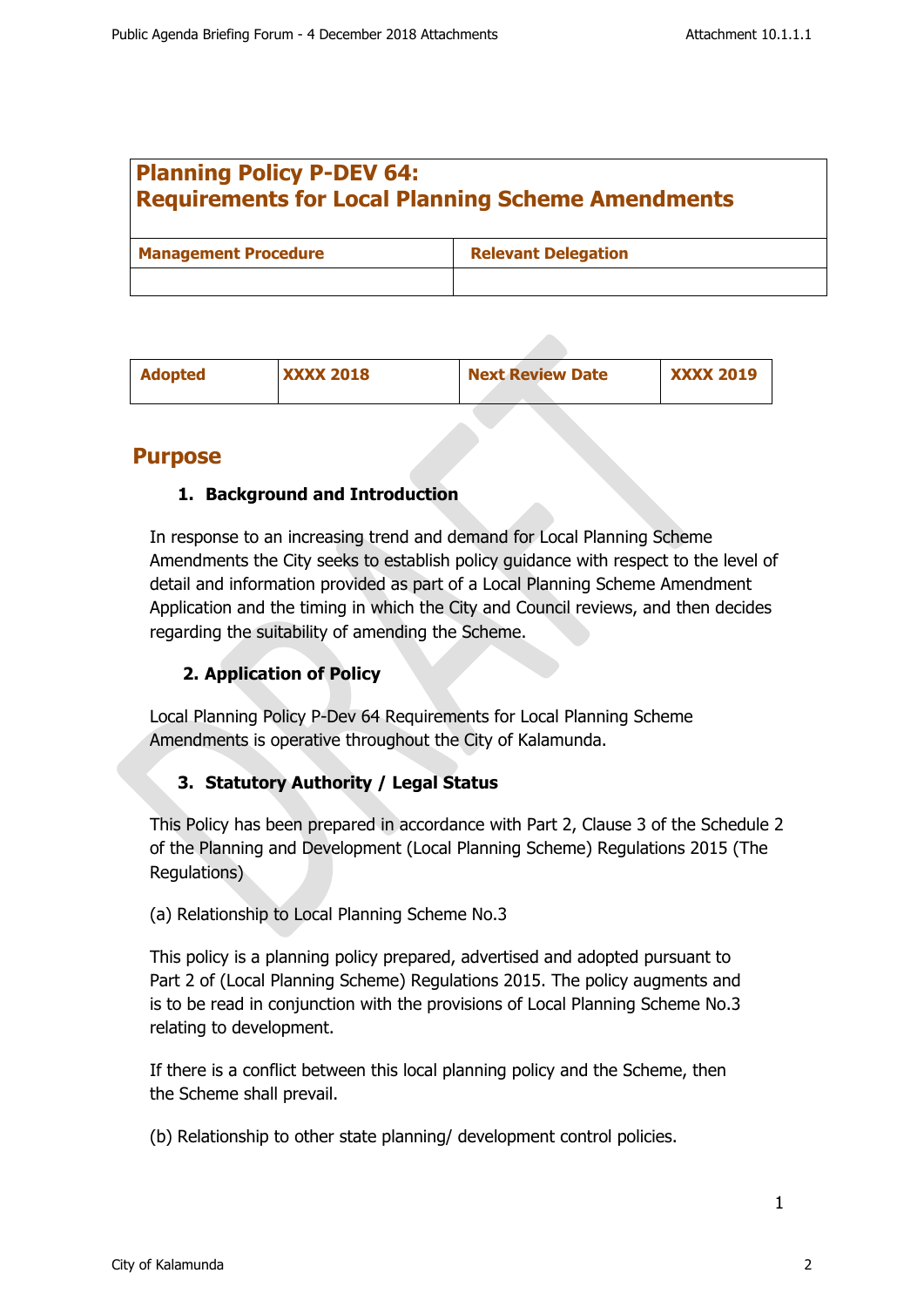This policy has due regard to, and should be read in conjunction with state planning policies. Of particular relevance to this policy are:

- i. State Planning Policy 1 State Planning Framework.
- ii. State Planning Policy 3.7 Planning in Bushfire Prone Areas
- (c) Relationship to other local planning policies

This policy has due regard to, and should be read in conjunction with the City of Kalamunda's other local planning policies. Of particular relevance to this policy are:

a) Local Planning Policy P Dev. 45, Public notification of planning proposals.

### **4. Policy objectives**

- a) To provide guidance in respect to the process and level of detail required for a Local Planning Scheme Amendment based on whether the amendment is Basic, Standard or Complex as defined by the Planning and Development (Local Planning Scheme) Regulations 2015 (The Regulations).
- b) To recognise the balance between the need for the community to be informed of, and to have reasonable opportunity to provide input into Local Planning Scheme Amendments, and the timely and accurate determination of those amendments.
- c) To provide a consistent approach on the circumstances when the City receives a Local Planning Scheme Amendment, the level of detail required and at what stage of the process this information will be requested to be submitted.
- d) To ensure applicants provide as much detail as possible so that the City and Council can understand the likely extent of any proposed development and amenity impacts, and therefore determine whether a Local Planning Scheme Amendment is deemed appropriate.
- e) To provide a practical administrative process of Local Planning Scheme Amendments.

### **5. Policy Measures**

- a) Part 5 of the *Planning and Development (Local Planning Scheme) Regulations 2015* (The Regulations) establishes the provisions for amending the Local Planning Scheme and distinguishes the following:
	- Basic Amendment
	- Standard Amendment
	- Complex Amendment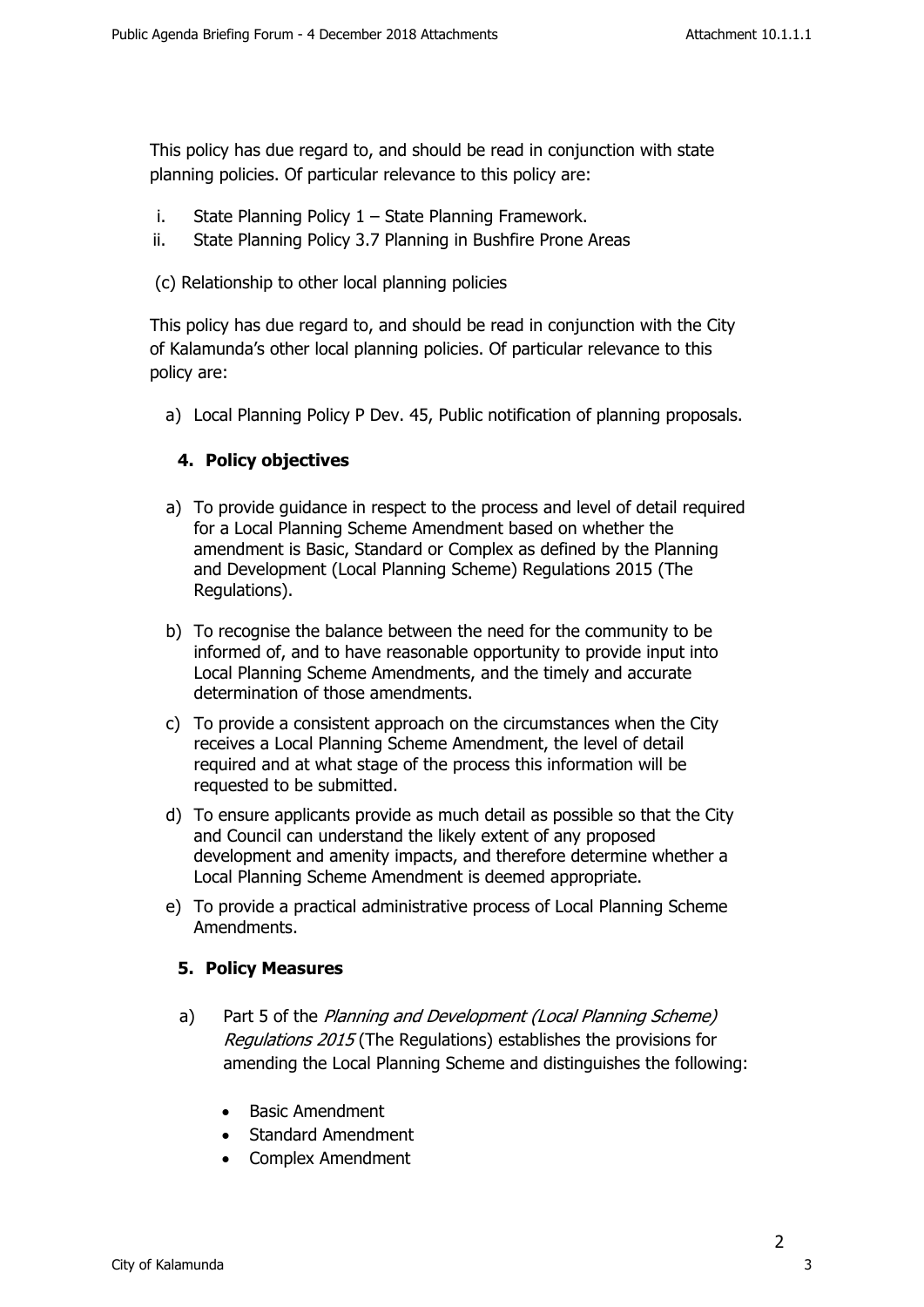Appendix D outlines the differences between the three different Scheme Amendment types.

b) The Regulations outline the specific process for those amendment typologies, the mechanisms for advertising and the requirements of when the application is required to be forwarded to the Western Australian Planning Commission (WAPC)

## **The requirement of this policy applies to Standard and Complex only and does not apply to Basic Amendments.**

c) The Scheme provides the ability for landowners to apply for additional or special uses in accordance with Clause 4.5 "Additional Uses" and Clause 4.7 "Special Use Zones"

*'An additional use is a land use that is permitted on a specific portion of land in addition to the uses already permissible in that zone that applies to the land.'*

*'A Special Use Zone applies to specific categories of land use which do not comfortably sit within any other zone within the Scheme.'*

For example, in Rural Zones, "Place of Worship" is an "X" land use which means that it is prohibited within that zone. LPS 3 provides an ability for an applicant to apply for a Local Planning Scheme Amendment for an Additional or Special Use which provides the City with the ability to assess the merits of that use. The provisions of this policy provide further clarification regarding the level of detail and information submitted with an application to amend the Scheme for the purposes of Additional Use or a Special Use Zone.

**This Policy only applies to applications for a Scheme amendment where there is a change of use to the land and/or where there is the potential for new built form and associated activities and where these changes are likely to have an impact on the amenity of the existing and future local community.**

# **Policy Statement**

### **2. Land Use Scoping Statement and Concept Master Plan**

a) Land Use Scoping Statement.

When considering a Scheme Amendment whereby the amendment seeks to change a land use or apply an additional land use, the Council may be faced with a decision whether to support the amendment without knowing what the anticipated built form or amenity outcome for that site, or the impact the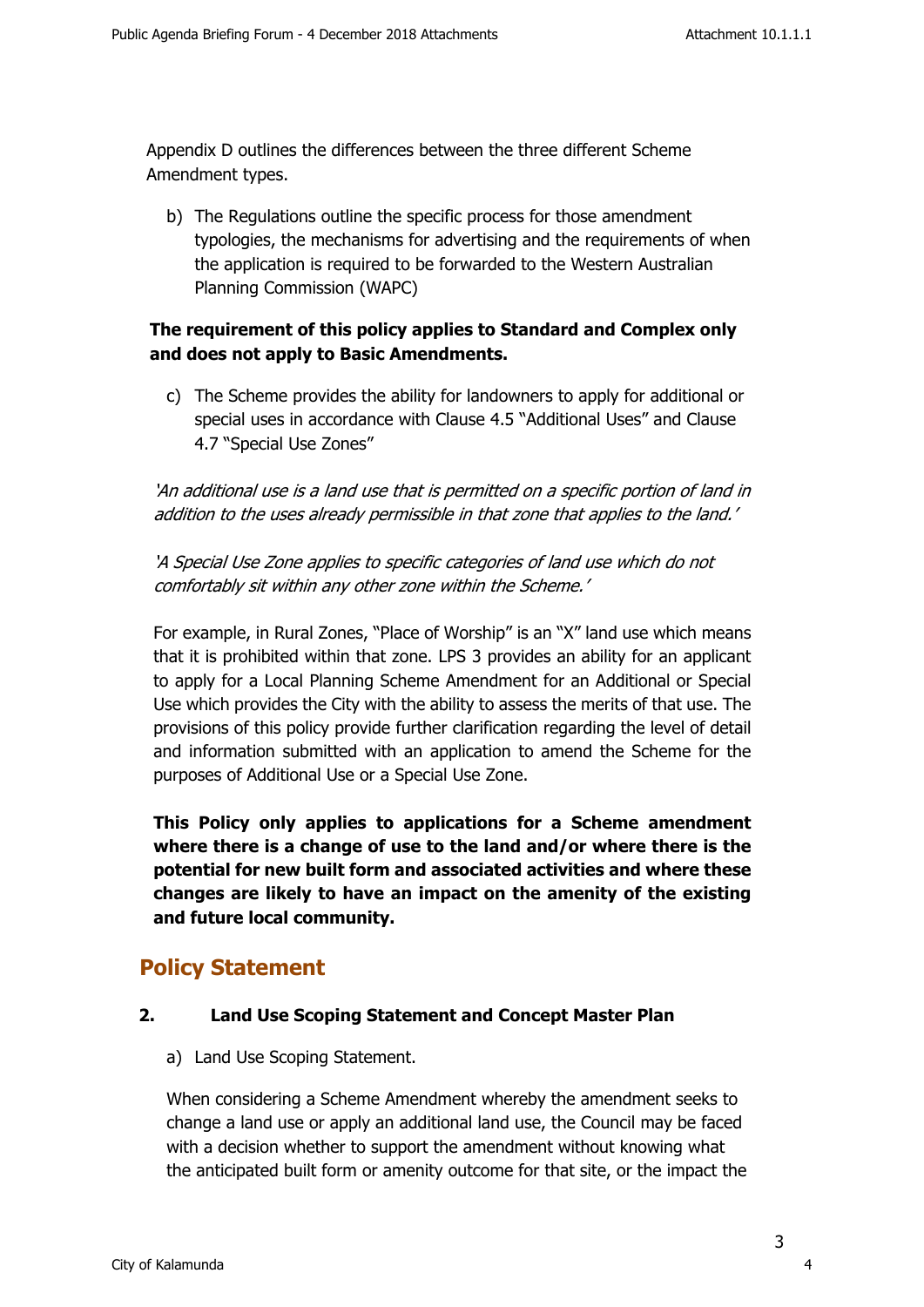amendment may have in terms of the surrounding community. To improve the decision-making process, the City will require an applicant to provide a Land Use Scoping Statement. This document is required to be submitted upon initial lodgement of the amendment application and will form part of the application information presented to Council when it is asked to provide consent to advertise.

The Land Use Scoping Statement is a report which is intended to provide the City with a level of background information addressing core land use planning issues and to provide Council with a greater level of detail regarding intended outcomes. The Statement is required to address the following land use and planning related issues:

### **i. Scale and Intensity of Use**

The extent of the proposed use in terms of the types of proposed activities, the number of people occupying and/or attending the development, any proposed major fixtures or events during the calendar year, the likely hours of operation, and the proximity to other habitable land uses;

### **ii. Streetscape**

The extent to which any subsequent future development will likely alter the desired and or existing streetscape of the immediate area of the proposed Scheme Amendment. It is noted that *Applications for development which include new buildings will be assessed in accordance with the Scheme and in accordance with the R Codes where abutting or within a residential zoned area*.

### **iii. Tree Preservation.**

The extent to which the proposed amendment and any subsequent future development will result in the loss of any significant trees or other natural vegetation which will be required to be cleared. *Where trees are proposed to be removed, details are to be provided on a site plan, showing where the tree or vegetation is native and above 300mm in trunk diameter. A report shall be provided by a suitably qualified arborist to determine the health of the tree and if it hosts any natural fauna. Where there is clearing of natural vegetation proposed, a flora and fauna study will be required to be undertaken by a suitably qualified environmental science consultant.*

### **iv. Open Space**

The extent of preservation of areas of useable on-site open space to be maintained as part of the proposal and any subsequent future development.

### **v. Site Limitation or Constraints**

Outline and address any special limitations on the development of the land by its size, shape or environmental/geographical feature.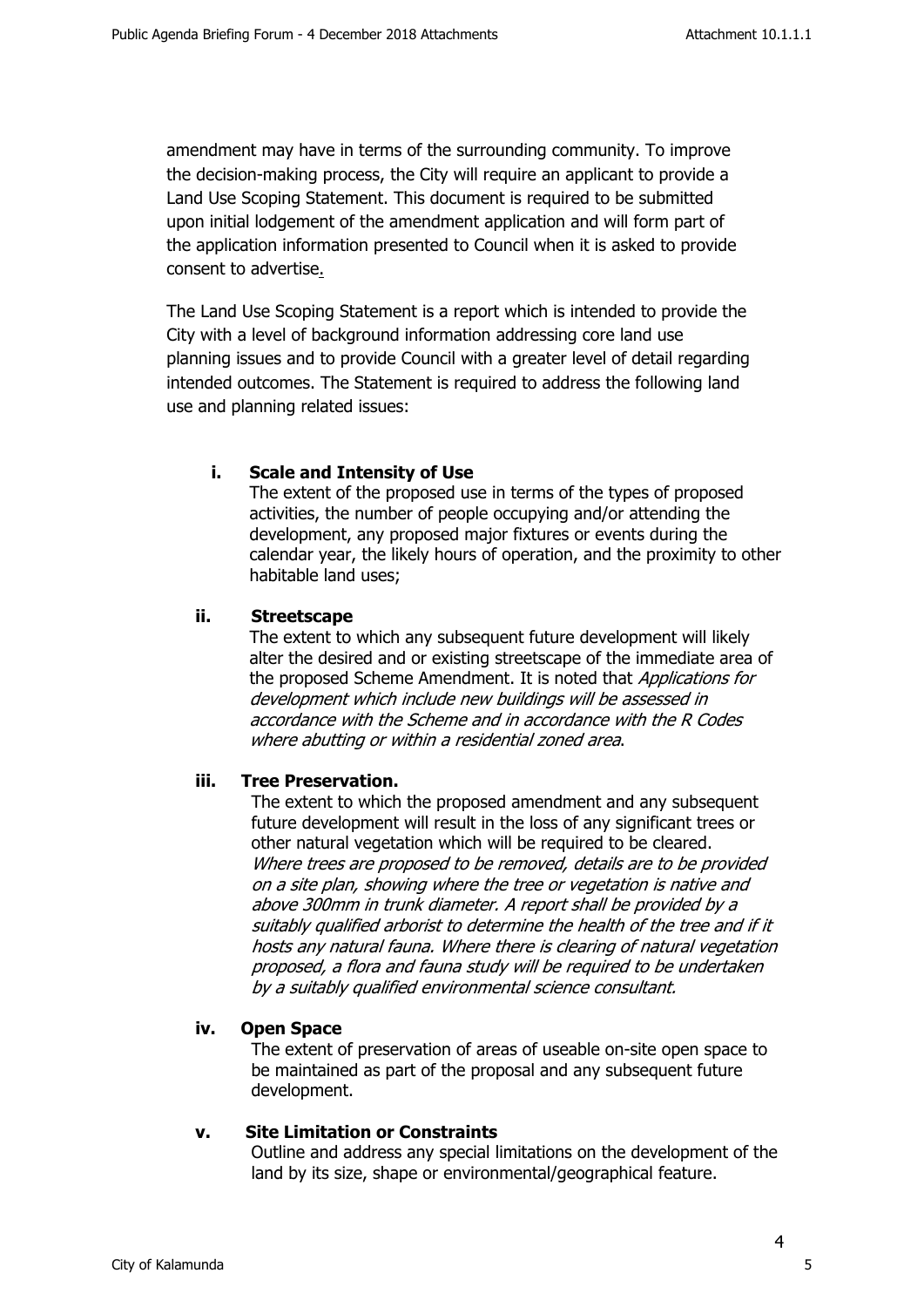#### **vi. Prevailing Amenity**

The likely amenity impacts that could arise from approval of the application, including noise, any proposed traffic and parking issues, or scale of any proposed development.

The applicant is required to analyse the context in which the application for Scheme Amendment will impact on prevailing amenity as it relates to anticipated land use outcomes. This may include such factors as:

- i. Noise Attenuation
- ii. Dust and Odour
- iii. Environmental Impact
- iv. Traffic Impact
- v. Safety and security

#### b) **Concept Master Plan**

Applicants are also required to include written details in their application regarding the likely future staging of any development or growth of activities in the form of an illustrative Concept Master Plan upon initial lodgement.

When applying for an additional use or special use via a Scheme Amendment, a Concept Master Plan shall be submitted with the request to amend the Scheme outlining the likely or desired overall development of the site and including each relevant stage as applicable.

The details of the Concept Master Plan may include but is not limited to the following:

#### **i) Location of Buildings**

Indicative location of all proposed buildings, car parking and access on a scaled plan.

### **ii) Incidental and Additional Uses**

Proposed likely incidental or additional uses. The applicant is required to specify those uses, and if details are known, provide a list of those uses and likely operating timeframes.

### **iii) Concept Drawings**

Conceptual drawings for any proposed buildings, or modifications to any existing buildings. Concept plan for the entire property including any staging.

#### **iv) Traffic Assessment**

*A preliminary Traffic Impact Statement to be provided undertaken by a suitably qualified traffic engineering consultant).*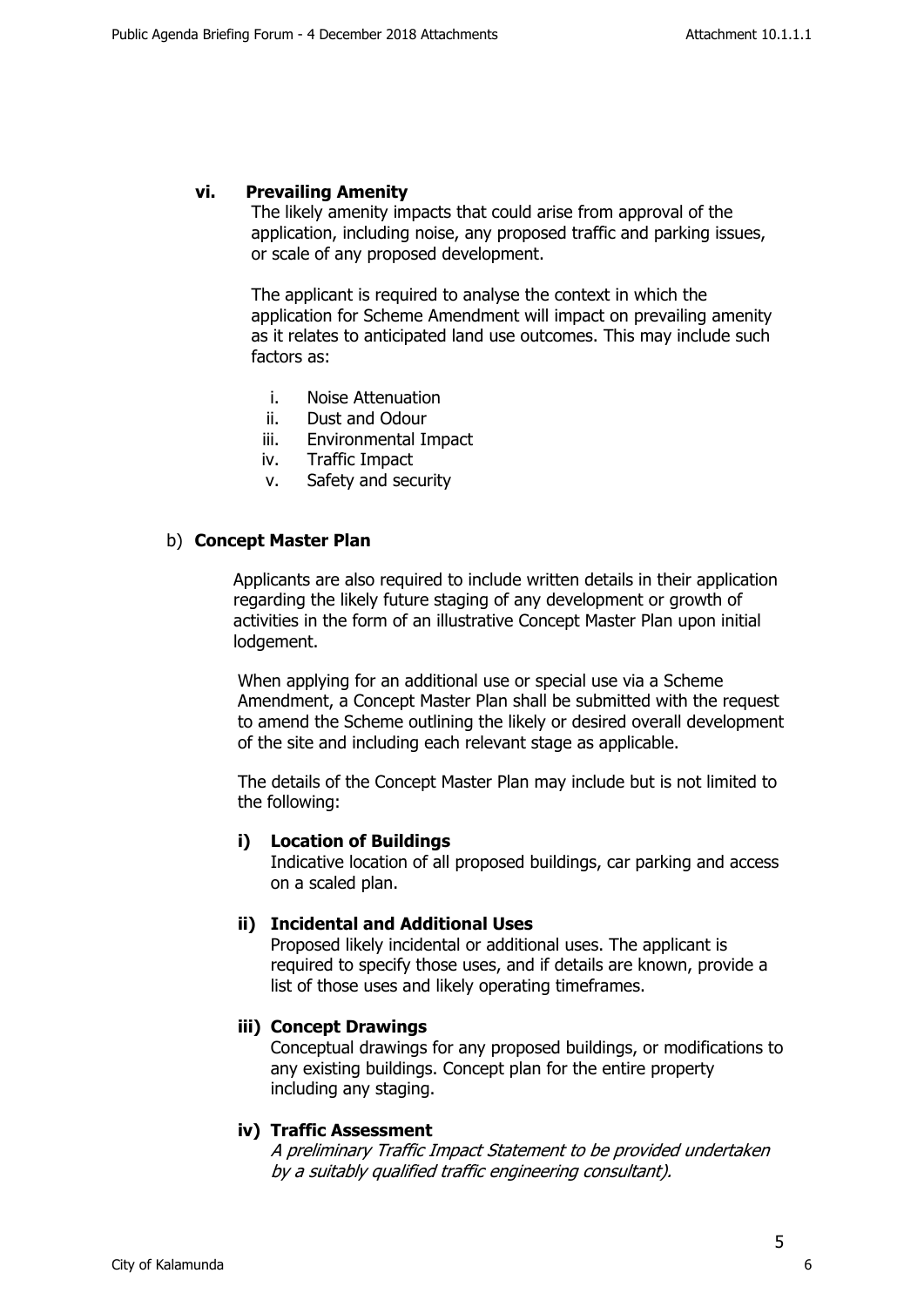### **v) Effluent Disposal**

An effluent management statement is to be provided, where not connected to reticulated sewer. Where applicable, the applicant is required to provide a statement and/or plan demonstrating effluent disposal can be achieved.

### **vi) Stormwater Disposal**

Where applicable the applicant is required to provide a statement and/or plan demonstrating stormwater disposal can be achieved.

#### **vii) Car Parking**

A preliminary car parking strategy, including overflow parking provisions contained on-site, where applicable, is to be provided.

#### **viii) Bushfire Management**

*Bushfire Contour mapping or Bushfire Attack Level Assessment (BAL) for the site or the area subject to Scheme amendment.*  (Note that depending on the land uses proposed and the future/anticipated development outcomes a Bushfire Management Plan and Emergency Evacuation Plan may form part of a Condition of approval for the Scheme Amendment.)

#### **ix) Noise Management**

*A noise impact assessment may be required to be provided undertaken by a suitably qualified acoustic consultant where the City deems that the proposed land use may conflict with or affect surrounding or adjacent existing and proposed land uses. A Noise Management Plan may be required to be submitted.*

c) It is noted that the Concept Master Plan and Land Use Scoping Statement relate to preliminary and indicative proposals only. As such the submitted details may be amended through the Development Application Stage. It is noted however, that where a proposal for development deviates significantly from the Concept Master Plan and the Land use Scoping Statement, the City is unlikely to support the development without substantial reasoning and sound planning justification.

### **3. Matters to be Considered**

The following matters will be given consideration in the assessment of applications for a Local Planning Scheme Amendment.

a) The likely impact of the proposed scheme amendment on the prevailing amenity and character of the immediate and surrounding area based on established planning principles.

### **4. Variations to the Policy**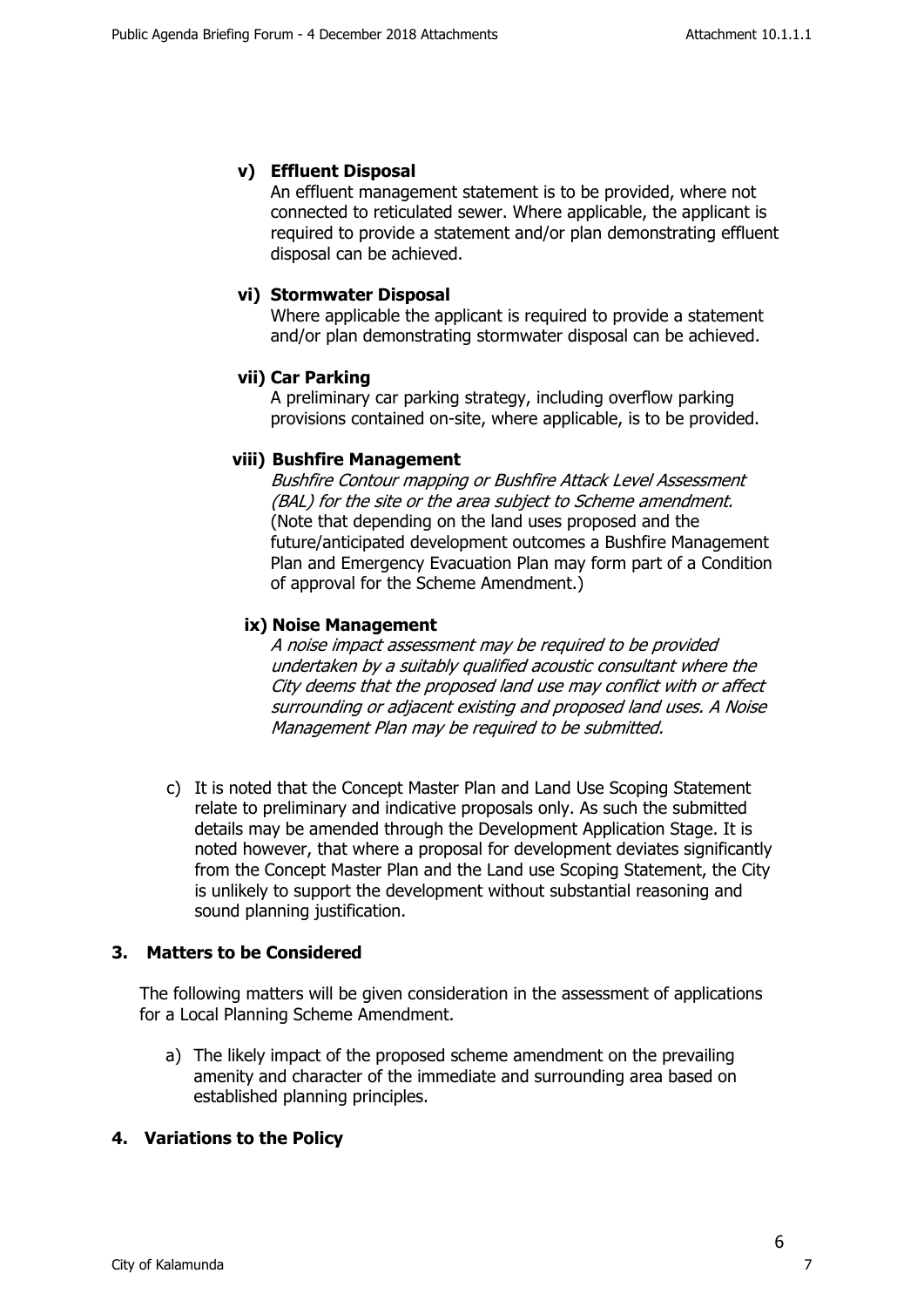Where a variation is applied consideration to Clause 3 "Matters to be considered' shall be referenced.

Any variation to the requirements of this policy or items contained in Clause 2 will require the applicant to provide additional justification demonstrating how the proposal will not adversely affect adjoining property owners, the streetscape or the amenity of the locality, with reference to Clause 3 – 'Matters to be Considered' of this policy.

# **Explanatory Notes**

## (1)

| <b>Related</b><br><b>Local Law</b> |                                   |
|------------------------------------|-----------------------------------|
| <b>Related</b>                     |                                   |
| <b>Policies</b><br><b>Related</b>  |                                   |
| <b>Budget</b><br><b>Schedule</b>   |                                   |
| <b>Legislation</b>                 |                                   |
| <b>Conditions</b>                  |                                   |
| <b>Authority</b>                   |                                   |
| <b>Adopted</b>                     | <b>Next Review</b><br><b>Date</b> |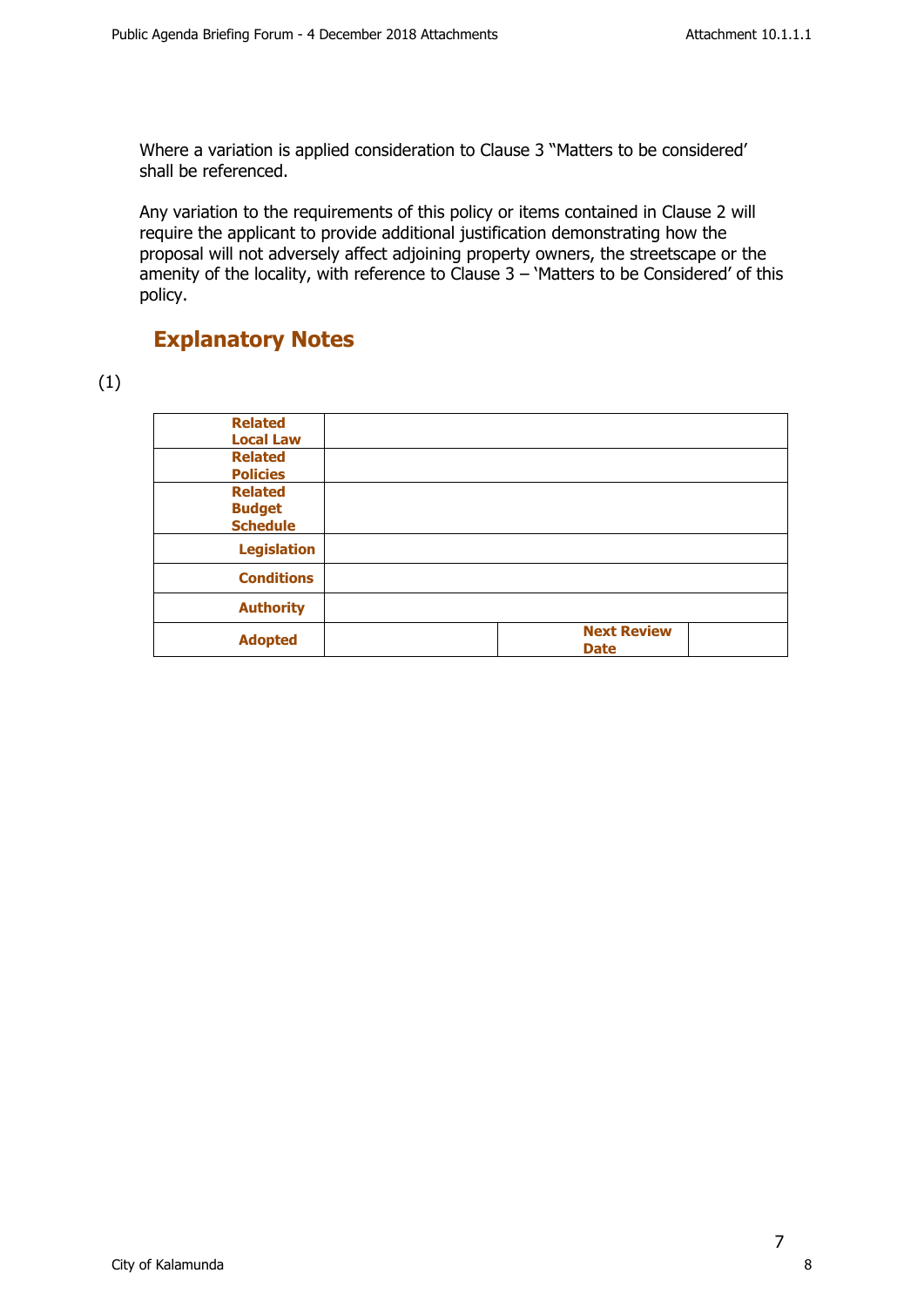## **APPENDIX A – EXPLANATORY INFORMATION**

### **WHAT IS A TOWN PLANNING SCHEME?**

Local Planning Schemes are made under Part 5 of the *Planning and Development Act 2005*, which sets out the general objectives of schemes, the matters which may be addressed and the requirements for review.

Where schemes involve the zoning or classification of land, they are required to reflect the *Planning and Development (Local Planning Scheme) Regulations 2015*. Importantly, there are some sections of the scheme which are 'deemed provisions' and cannot be changed.

Schemes include a variety of zones and accompanying statutory planning provisions which combine to provide for control of land use and development. This combination reflects a set formula of land use possibilities and zoning arrangements, with the intent being that the formula achieves the aims of the Scheme, which itself is derived from the strategic vision of the Local Planning Strategy.

### **WHAT IS A SCHEME AMENDMENT?**

From time to time, it becomes necessary to amend the City's Local Planning Scheme No. 3 (the Scheme). When a change is proposed or made to the Scheme, it is referred to as a Scheme Amendment. These changes can be proposed by landowners, the City itself or State Government agencies. The decision to initiate a Scheme Amendment is however at the discretion of the City (which has no appeal rights), and once initiated the City becomes responsible for progressing a Scheme Amendment through to the Western Australian Planning Commission and ultimately the Minister for Planning.

Scheme amendments occur for a variety of different reasons including:

- a change in zoning to accommodate development;
- a change in the residential density coding to increase residential density;
- a change in the Scheme's wording to ensure more effective planning;
- to implement the strategic vision of the Local Planning Strategy; or
- to ensure orderly and proper planning.

### **SPOT REZONING**

The planning system has a general presumption against changing the zoning of individual lots ('spot rezoning') independent of a broader zoning or local planning strategy. Scheme Amendment requests should relate to a broader, more logical area, or be considered as part of a major Scheme review in the interests of orderly and proper planning.

### **SHOULD I ENGAGE A TOWN PLANNING CONSULTANT?**

Given the complexity of the Scheme Amendment process, it is usually advisable for an applicant to engage a suitably experienced Planning Consultant who can fully address all relevant issues in the initial Scheme Amendment request and subsequent stages.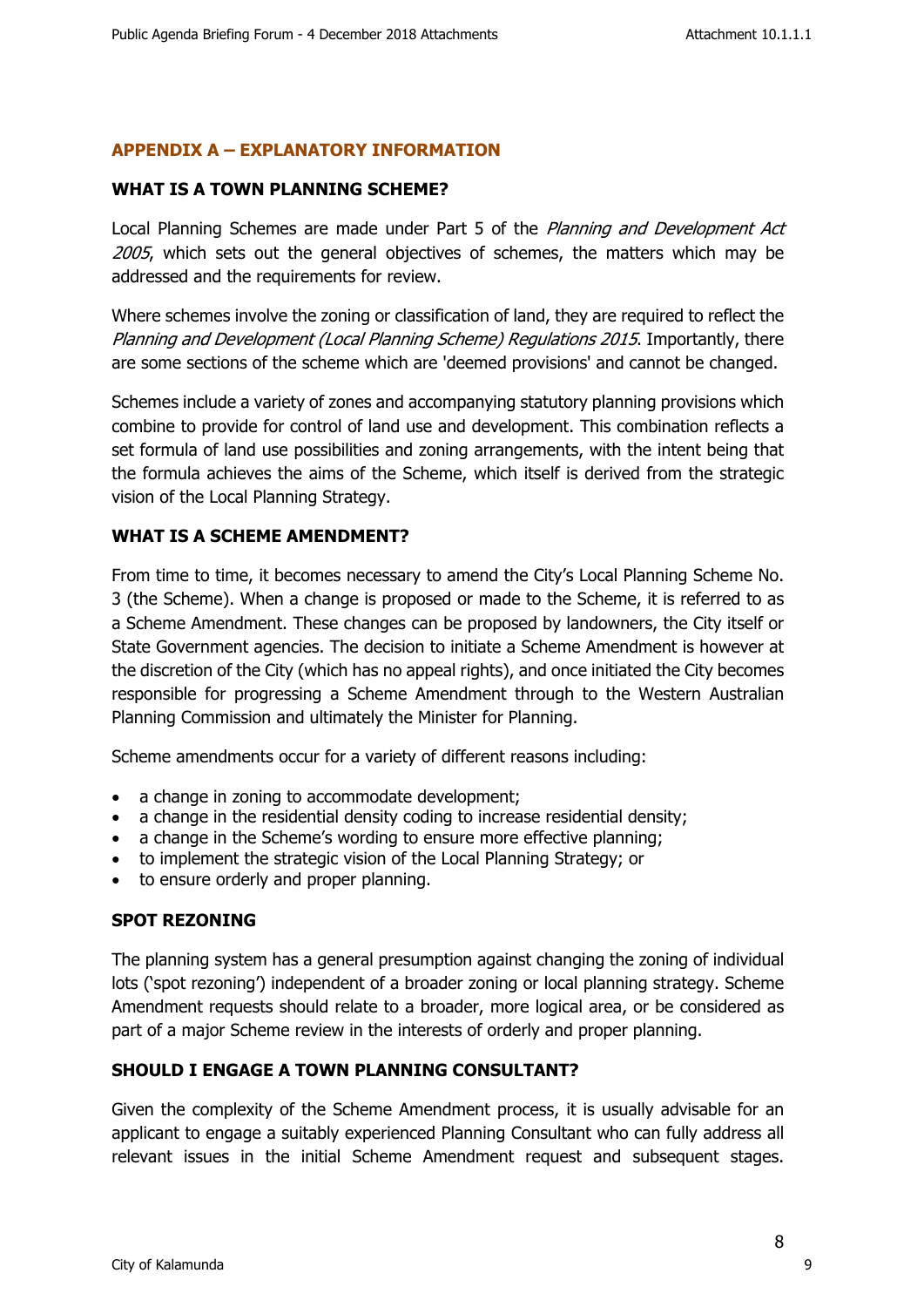**Appendices A and B** of this information sheet outline the type of information required to be submitted for a Scheme Amendment proposal.

### **SCHEME AMENDMENT FEE**

Fee estimates are calculated in accordance with the *Planning and Development Regulations 2009*. Upon lodgement of a Scheme Amendment and prior to a Scheme Amendment being initiated by Council at an Ordinary Meeting the minimum fee is to be paid to the City of Kalamunda. The applicable fee is calculated by estimating the staff time and resources necessary to process and consider the Scheme Amendment. The applicant will be provided with an appropriate acknowledgment letter and invoice by the City at this stage.

The following minimum fees apply to each type of Scheme Amendment:

- Standard Amendment: \$2,500
- Complex Amendment: \$5,000

**Please note that the fees may vary according to the complexity of the amendment proposed and any additional hours logged by City staff.**

A record of costs will be kept in accordance with the *Planning and Development Regulations 2009*.

### **SCHEME AMENDMENT PROCESS**

Section 75 of the *Planning and Development Act 2005* provides for local governments to amend a local planning scheme. A Scheme Amendment becomes operative when approved by the Minister for Planning and published in the Government Gazette.

The procedure for amending a Town Planning Scheme is set out in the State Government's *Planning and Development (Local Planning Schemes) Regulations 2015*.

There are different timeframes applicable depending on whether the amendment is categorised as a Basic, Standard or Complex amendment. The descriptions of these amendments are described in **Appendix D.**

The Scheme Amendment process and timelines are set out in **Appendix E.**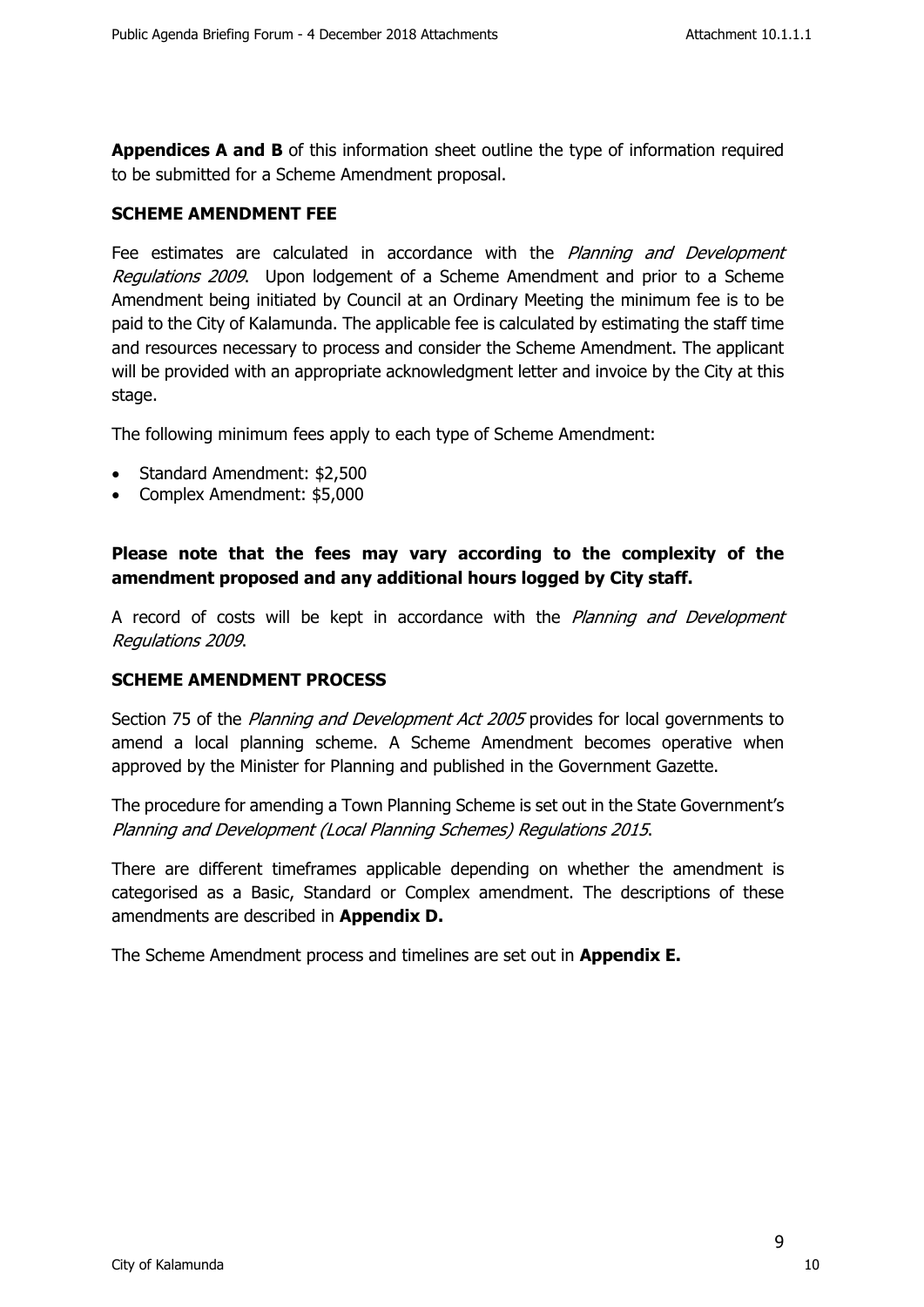### **APPENDIX B**

# **RECOMMENDED INFORMATION TO BE SUBMITTED WITH INITIAL REQUEST TO AMEND TOWN PLANNING SCHEME NO.3**

There is no specific application form to lodge a request to amend the City's Town Planning Scheme. However, it is considered important that an initial request be supported by the following information:

Explanatory letter and/or report including:

- the address of the subject lot or lots;
- an accurate description of the requested change in zoning, density coding or other amendment to the Scheme;
- the reasons for the request;
- justification for the application (referencing any applicable Council strategies or policies);

• likely effect (if any) of the proposal on surrounding land, in terms of building form, traffic, access, and the proposed use of the land generally;

- Concept plans or other supporting information further clarifying the purpose of the requested change may be required; and
- Initial Scheme Amendment fee

The initial request, including full justification and explanation, plus initial fee, should be mailed to the:

Chief Executive Officer

City of Kalamunda

PO Box 42 Kalamunda WA 6926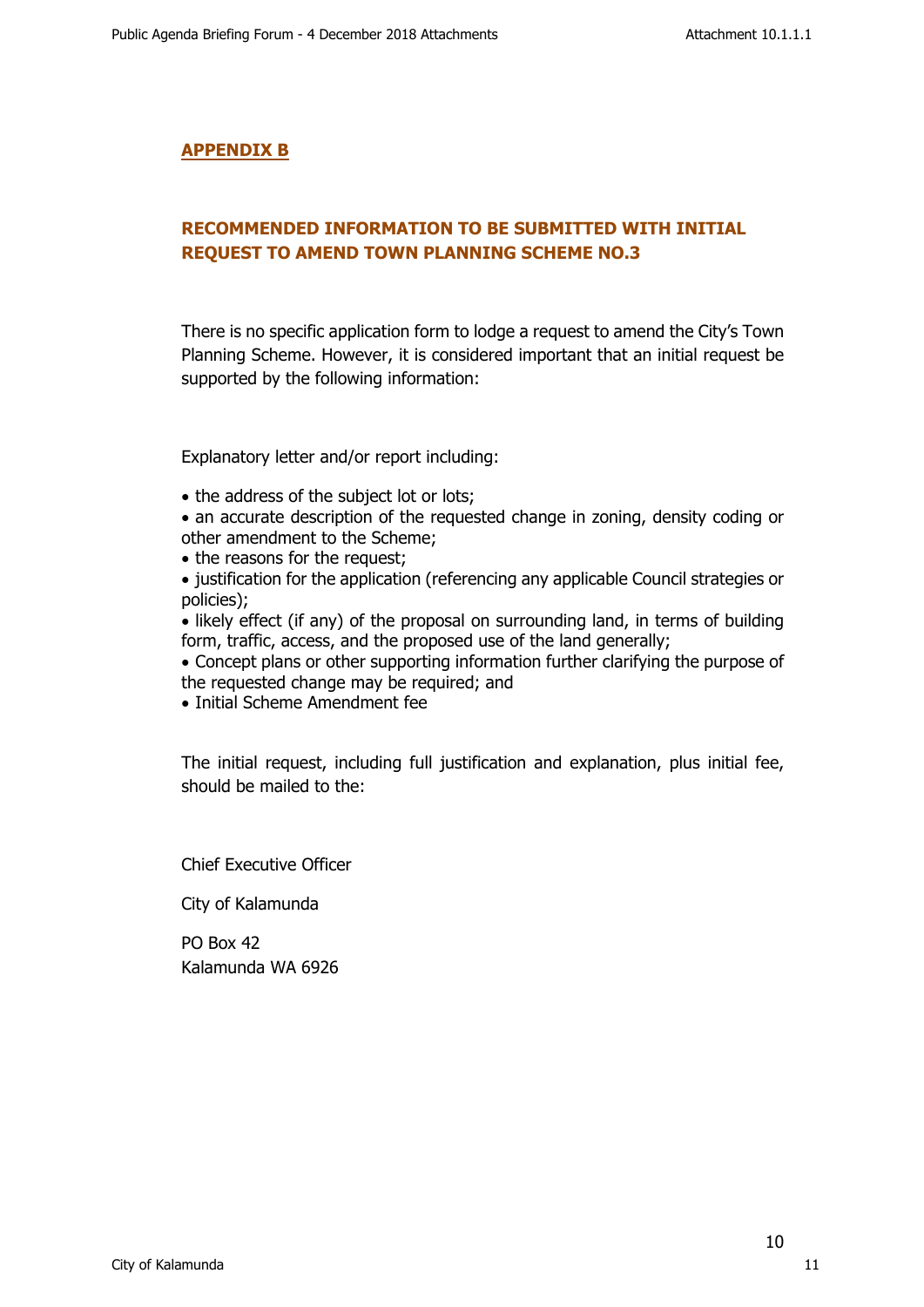# **APPENDIX C**

## **RECOMMENDED TABLE OF CONTENTS FOR SCHEME AMENDMENT REPORT**

The following 'Table of Contents' and 'Table of Figures' aims to guide applicants in the preparation of their Scheme Amendment proposal report. The City strongly recommends that applicants follow this standard format, as it will assist in ensuring that all relevant information is included within the report. It should be noted however that this list is not definitive and additional sections and/or figures may be required in relation to specific amendment proposals. In some cases, the information may not be required if it has no relevance to the proposed scheme amendment. If uncertain, please contact Strategic

Planning to discuss. **\*Note: Five (5) copies of Scheme Amendment document are required should Council resolve to initiate the Amendment.**

#### **Table of Contents**

#### **1. Introduction**

- 1.1. Site Details
- 1.2. Proponent
- 1.3. Land Ownership

#### **2. Strategic and Statutory Framework**

- 2.1. State Planning Context
	- 2.1.1. Metropolitan Region
	- Scheme
	- 2.1.2. State Planning Policies 2.1.3. State Planning Strategies
- 2.2. Local Planning Context
	- 2.2.1. Local Planning Scheme
	- 2.2.2. Local Planning Policies
	- 2.2.3. Local Planning Strategies

#### **3. Site Analysis**

- 3.1. Topographical Features
- 3.2. Land Capability
- 3.3. Native Vegetation
- 3.4. Native Fauna
- 3.5. Conservation Areas
- 3.6. Watercourses and Wetlands
- 3.7. Hydro-geological Conditions
- 3.8. Aboriginal and European Heritage
- 3.9. Infrastructure Availability

#### **4. Amendment Proposal and Type**

- 4.1. Amendment Specifications/Type
- (Basic/Standard/Complex)
- 4.2. Rationale for Amendment
- 4.3. Future Development Proposal

#### **5. Conclusions**

#### **6. References**

#### **Table of Figures**

Figure 1: Location Map Figure 2: Land Ownership Figure 3: Metropolitan Region Scheme Zoning Figure 4: Town Planning Scheme No.3 Zoning<br>Figure 6: Topographical and Environmental Topographical and Environmental Features Figure 7: Aboriginal and European Heritage Sites Figure 8: Opportunities and Constraints Figure 9: Proposed Amendment(s) to Town Planning Scheme No. 3 Mapping Figure 10: Proposed Future Development or Subdivision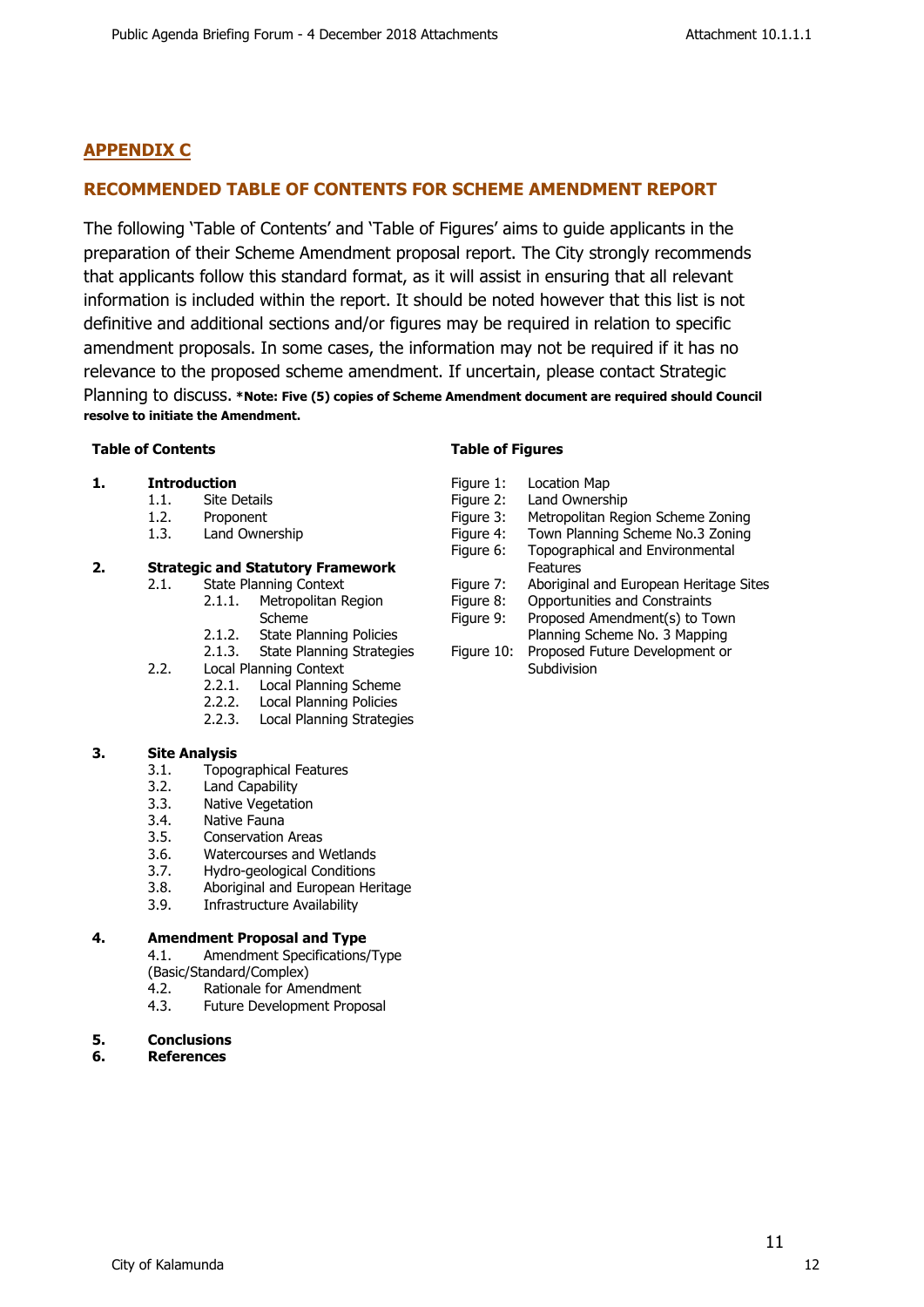### **APPENDIX D**

*Extracted from Regulation 34 of the Planning and Development (Local Planning Schemes) Regulations 2015*

### **CATEGORIES OF SCHEME AMENDMENTS**

*basic amendment* means any of the following amendments to a local planning scheme —

- a) an amendment to correct an administrative error;
- b) an amendment to the scheme so that it is consistent with the model provisions in Schedule 1 or with another provision of the local planning scheme;
- c) an amendment to the scheme text to delete provisions that have been superseded by the deemed provisions in Schedule 2;
- d) an amendment to the scheme so that it is consistent with any other Act that applies to the scheme or the scheme area;
- e) an amendment to the scheme so that it is consistent with a State planning policy;
- f) an amendment to the scheme map to include a boundary to show the land covered by an improvement scheme or a planning control area;
- g) an amendment to the scheme map that is consistent with a structure plan, activity centre plan or local development plan that has been approved under the scheme for the land to which the amendment relates if the scheme currently includes zones of all the types that are outlined in the plan;
- h) an amendment that results from a consolidation of the scheme in accordance with section 92(1) of the Act;
- i) an amendment to the scheme so that it is consistent with a region planning scheme that applies to the scheme area if the amendment will have minimal effect on the scheme or landowners in the scheme area;

*complex amendment* means any of the following amendments to a local planning scheme —

- a) an amendment that is not consistent with a local planning strategy for the scheme that has been endorsed by the Commission;
- b) an amendment that is not addressed by any local planning strategy;
- c) an amendment relating to development that is of a scale, or will have an impact, that is significant relative to development in the locality;
- d) an amendment made to comply with an order made by the Minister under section 76 or 77A of the Act;
- e) an amendment to identify or amend a development contribution area or to prepare or amend a development contribution plan;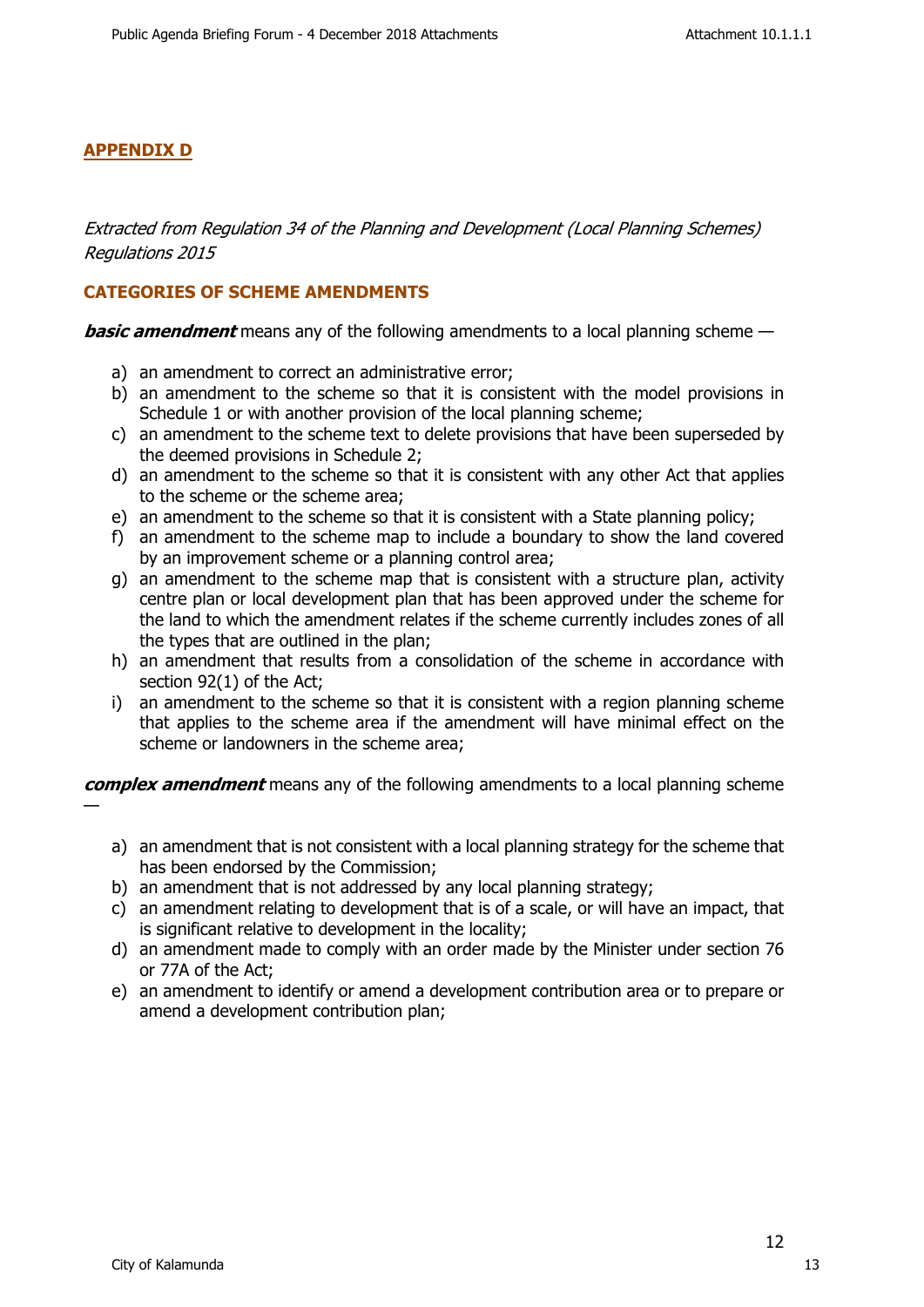—

*standard amendment* means any of the following amendments to a local planning scheme

- a) an amendment relating to a zone or reserve that is consistent with the objectives identified in the scheme for that zone or reserve;
- b) an amendment that is consistent with a local planning strategy for the scheme that has been endorsed by the Commission;
- c) an amendment to the scheme so that it is consistent with a region planning scheme that applies to the scheme area, other than an amendment that is a basic amendment;
- d) an amendment to the scheme map that is consistent with a structure plan, activity centre plan or local development plan that has been approved under the scheme for the land to which the amendment relates if the scheme does not currently include zones of all the types that are outlined in the plan;
- e) an amendment that would have minimal impact on land in the scheme area that is not the subject of the amendment;
- f) an amendment that does not result in any significant environmental, social, economic or governance impacts on land in the scheme area;
- g) any other amendment that is not a complex or basic amendment.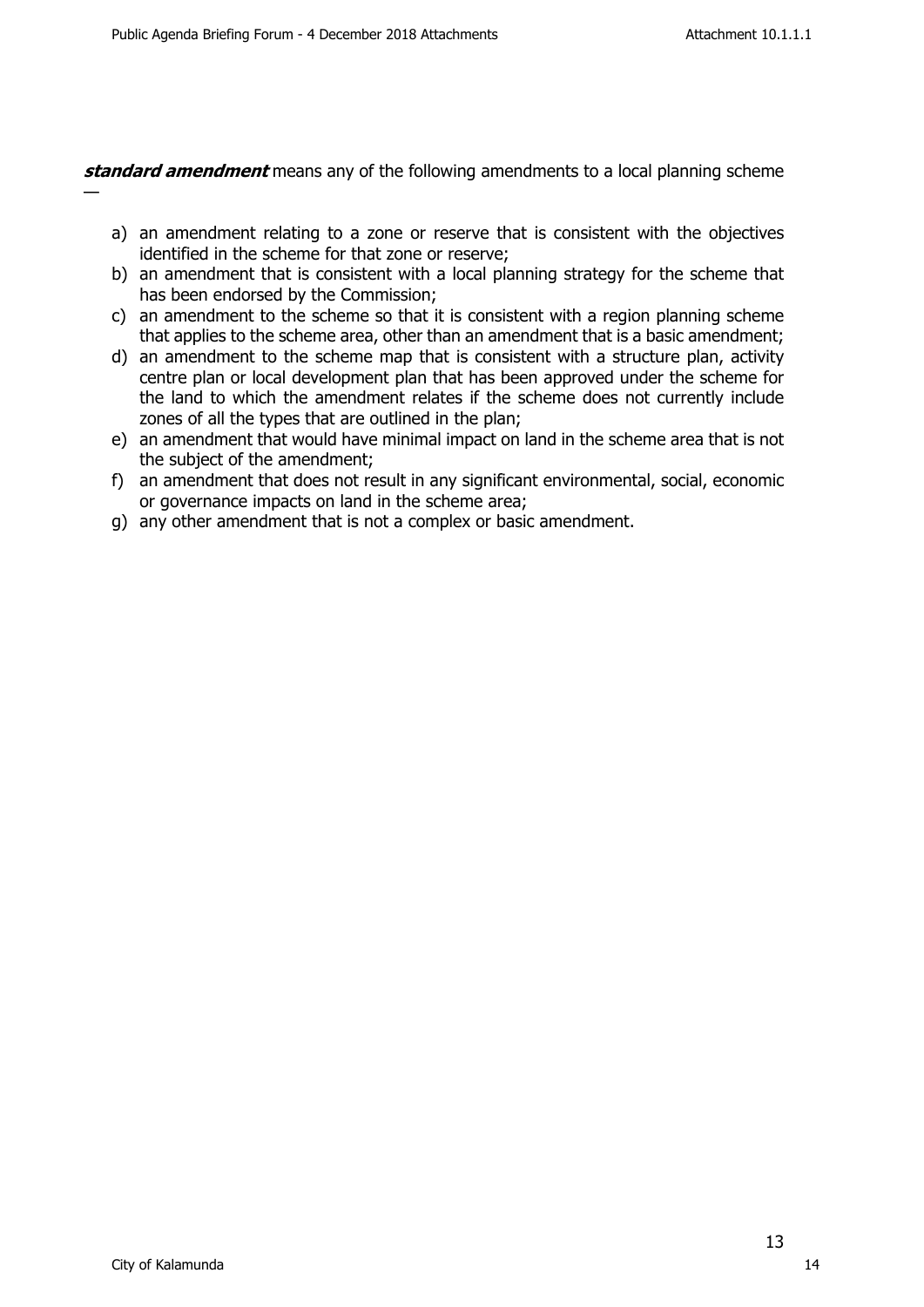# **APPENDIX E**

### **LOCAL PLANNING SCHEME AMENDMENTS PROCESS AND INDICATIVE TIMELINES**

| <b>Action</b> |                                                                                                                                                                                                                                                                                                                                      | <b>Approximate timeframe</b>              |                 |                |
|---------------|--------------------------------------------------------------------------------------------------------------------------------------------------------------------------------------------------------------------------------------------------------------------------------------------------------------------------------------|-------------------------------------------|-----------------|----------------|
|               |                                                                                                                                                                                                                                                                                                                                      | <b>Basic</b>                              | <b>Standard</b> | <b>Complex</b> |
| 1.            | <b>Preliminary discussion</b><br>Applicant and City officers discuss merits of proposal prior to formal<br>lodgement                                                                                                                                                                                                                 | (not included in this timeframe estimate) |                 |                |
| 2.            | <b>Scheme Amendment request lodged</b><br>Request acknowledged, registered electronically, allocated to officer and fee<br>determined                                                                                                                                                                                                | 1 week                                    |                 |                |
| 3.            | <b>Internal Assessment</b><br>Subject to receipt of fee, Scheme Amendment request referred to internal<br>departments for comment. Officer to consolidate comments and provide<br>response to applicant requesting modifications/more information (if<br>required)                                                                   | 3 weeks                                   |                 |                |
| 4.            | <b>Council Report and Resolution</b><br>Officer prepares report to Council for consideration to initiate Scheme<br>Amendment. Council resolve whether to initiate Amendment (with or<br>without modifications) or not to proceed with the Amendment. (Note:<br>Ordinary Council Meetings are held on a monthly basis except January) | 4 weeks                                   |                 |                |
| 5.            | Referral to Environmental Protection Authority (EPA) and Western<br><b>Australian Planning Commission (WAPC)</b><br>Upon receipt of satisfactory documents, Scheme Amendment referred to<br>EPA for comment and approval to advertise.<br>All amendments are sent to WAPC, if complex for consent to advertise<br>(others as FYI)    | 4 weeks                                   | 4 weeks         | 6 weeks        |
| 6.            | <b>Advertising</b><br>Following receipt of consent to advertise from EPA, Scheme Amendment is<br>advertised via local newspaper, letters to affected landowners and service                                                                                                                                                          | N/A                                       | 42 days         | 60 days        |